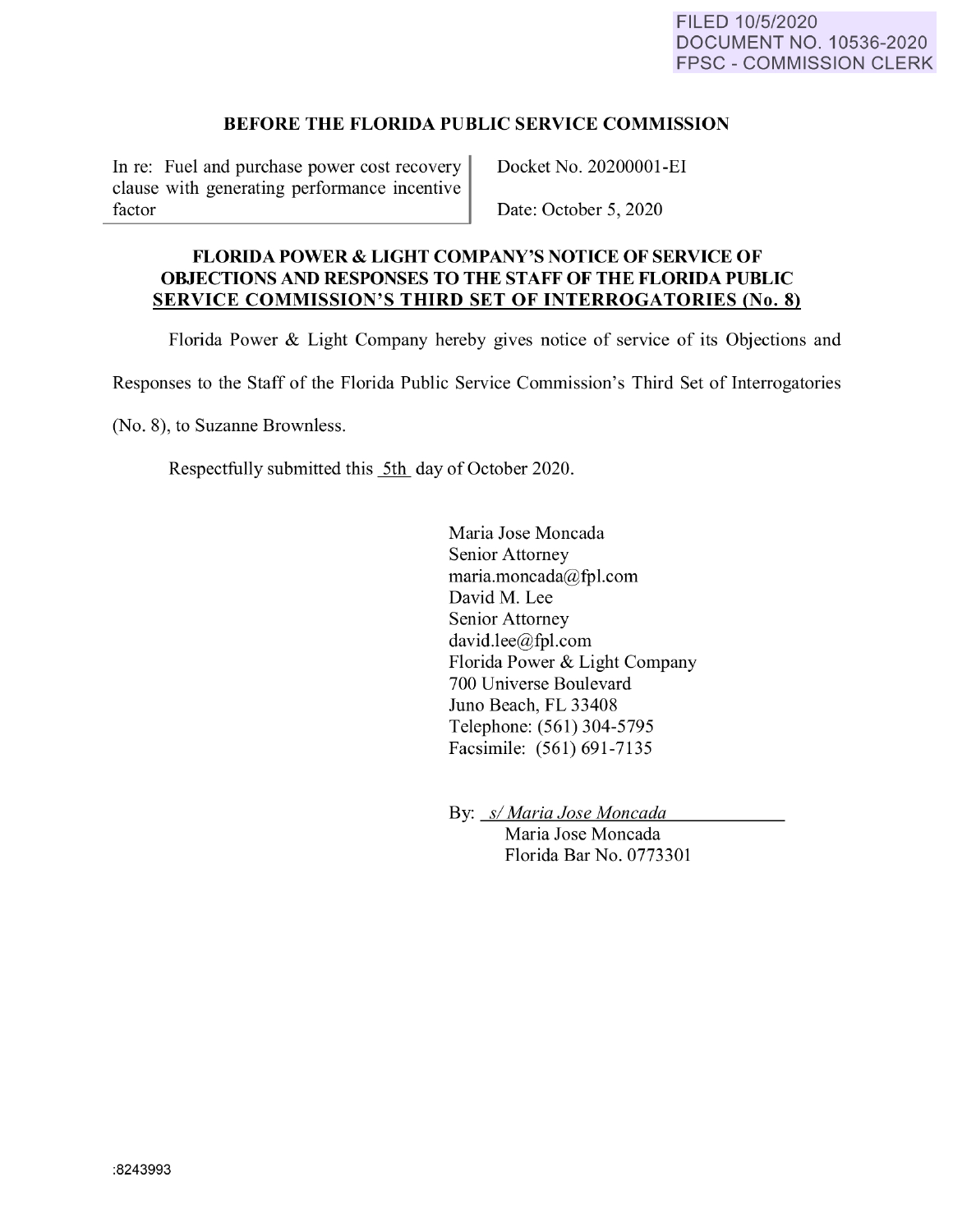## **CERTIFICATE OF SERVICE Docket No. 20200001-EI**

**I HEREBY CERTIFY** that a true and correct copy of the foregoing has been furnished

by electronic service on this 5th day of October 2020 to the following:

Suzanne Brownless Division of Legal Services **Florida Public Service Commission** 2540 Shumard Oak Blvd. Tallahassee, Florida 32399-0850 sbrownle@psc.state.fl.us

Dianne M. Triplett 299 First Avenue North St. Petersburg, Florida 33701 dianne.triplett@duke-energy.com

Matthew R. Bernier Duke Energy Florida 106 East College Avenue, Suite 800 Tallahassee, Florida 32301 matthew.bernier@duke-energy.com FLRegulatoryLegal@duke-energy.com **Attorneys for Duke Energy Florida**

Beth Keating Gunster Law Firm 215 South Monroe Street, Suite 601 Tallahassee, Florida 32301-1804 bkeating@gunster.com **Attorneys for Florida Public Utilities Company**

Mike Cassel Director Regulatory Affairs **Florida Public Utilities Company** 208 Wildlight Avenue Yulee, Florida 32097 mcassel@fpuc.com

J.R. Kelly Patricia A. Christensen Charles J. Rehwinkel Thomas A. (Tad) David Mireille Fall-Fry Stephanie Morse **Office of Public Counsel** c/o The Florida Legislature 111 West Madison St., Room 812 Tallahassee, FL 32399-1400 kelly.jr@leg.state.fl.us christensen.patty@leg.state.fl.us

rehwinkel.charles@leg.state.fl.us david.tad@leg.state.fl.us fall-fry.mireille@leg.state.fl.us morse.stephanie@leg.state.fl.us

James D. Beasley J. Jeffrey Wahlen Malcolm N. Means Ausley & McMullen P.O. Box 391 Tallahassee, Florida 32302 jbeasley@ausley.com jwahlen@ausley.com mmeans@ausley.com **Attorneys for Tampa Electric Company**

Paula K. Brown, Manager **Tampa Electric Company** Regulatory Coordinator Post Office Box 111 Tampa, Florida 33601-0111 regdept@tecoenergy.com